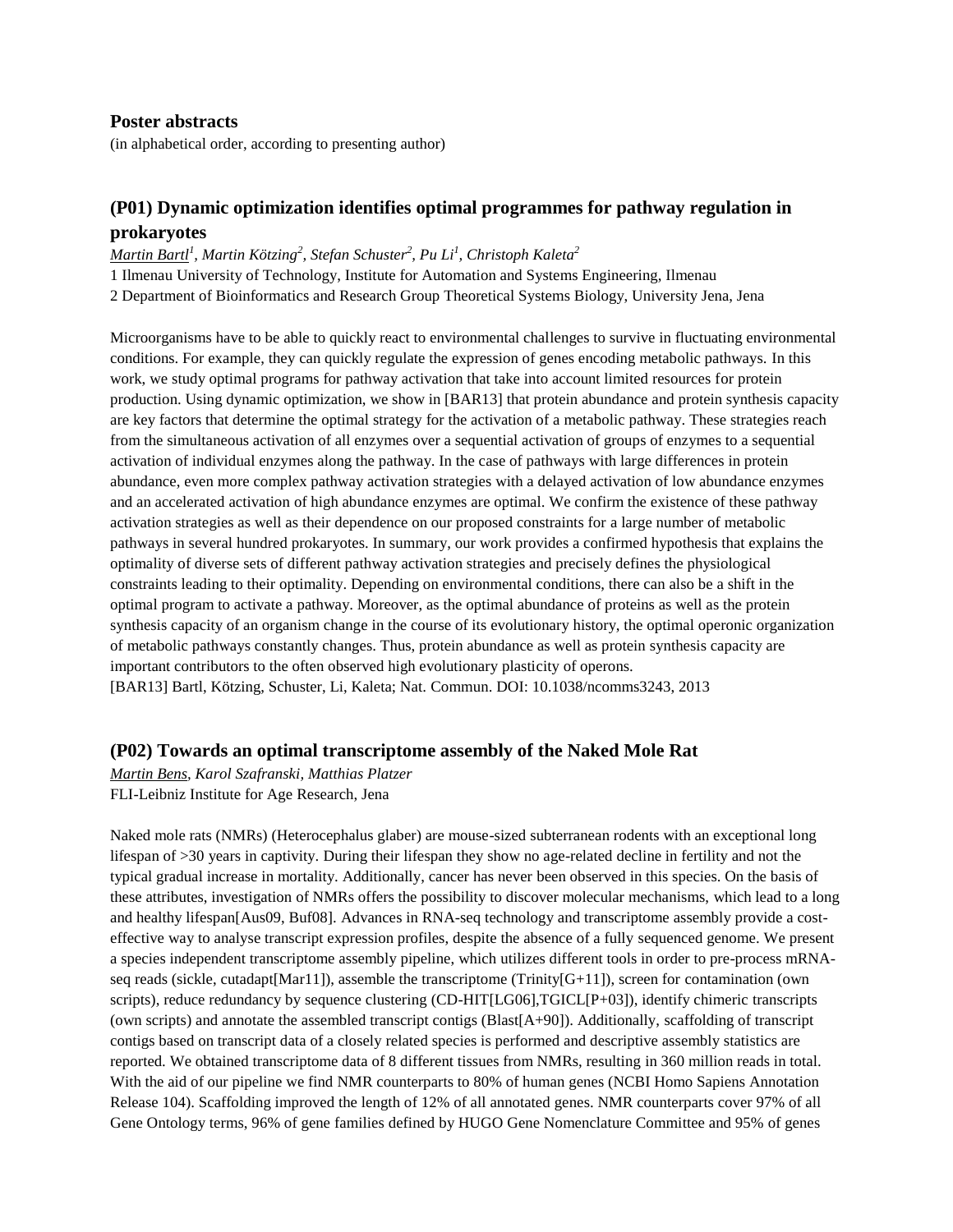annotated in GenAge[dM+09]. A comparison with the current transcript annotation of the NMR genome [K+11] will be presented.

References

[A+90] SF Altschul et al. Basic local alignment search tool. Journal of molecular biology, 215(3):403–410, 10 1990. [Aus09] S N Austad. Comparative biology of aging. J. Gerontol. A Biol. Sci. Med. Sci., 64(2):199–201, February 2009.

[Buf08] Rochelle Buffenstein. Negligible senescence in the longest living rodent, the naked mole-rat: insights from a successfully aging species. J Comp Physiol B, 178(4):439–445, May 2008.

[dM+09] J. P. de Magalhaes et al. The Human Ageing Genomic Resources: online databases and tools for biogerontologists. Aging Cell, 8(1):65–72, Feb 2009.

[G+11] Manfred G Grabherr et al. Full-length transcriptome assembly from RNA-Seq data without a reference genome. Nat Biotechnol, 29(7):644–652, July 2011.

[K+11] Eun Bae Kim et al. Genome sequencing reveals insights into physiology and longevity of the naked mole rat. Nature, 479(7372):223–227, November 2011.

[LG06] Weizhong Li and Adam Godzik. Cd-hit: a fast program for clustering and comparing large sets of protein or nucleotide sequences. Bioinformatics, 22(13):1658–9, Jul 2006.

[Mar11] Marcel Martin. Cutadapt removes adapter sequences from highthroughput sequencing reads. EMBnet.journal, 17(1):10–12, 2011.

[P+03] Geo Pertea et al. TIGR Gene Indices clustering tools (TGICL): a software system for fast clustering of large EST datasets. Bioinformatics, 19(5):651–652, 2003.

## **(P03) The overall structure of the multi-domain amyloid precursor protein**

*Ina Coburger, Sven O. Dahms, Manuel E. Than* FLI-Leibniz Institute for Age Research, Jena

No abstract available

# **(P04) Identification of unknown metabolites using tandem MS: Improving the quality of fragmentation trees**

*Kai Dührkop, Sebastian Böcker* Chair of Bioinformatics, University Jena, Jena

No abstract available

## **(P05) FlipCut Supertrees reloaded: Beating Matrix Representation with Parsimony**

*Markus Fleischauer, Sebastian Böcker* Chair of Bioinformatics, University Jena, Jena

No abstract available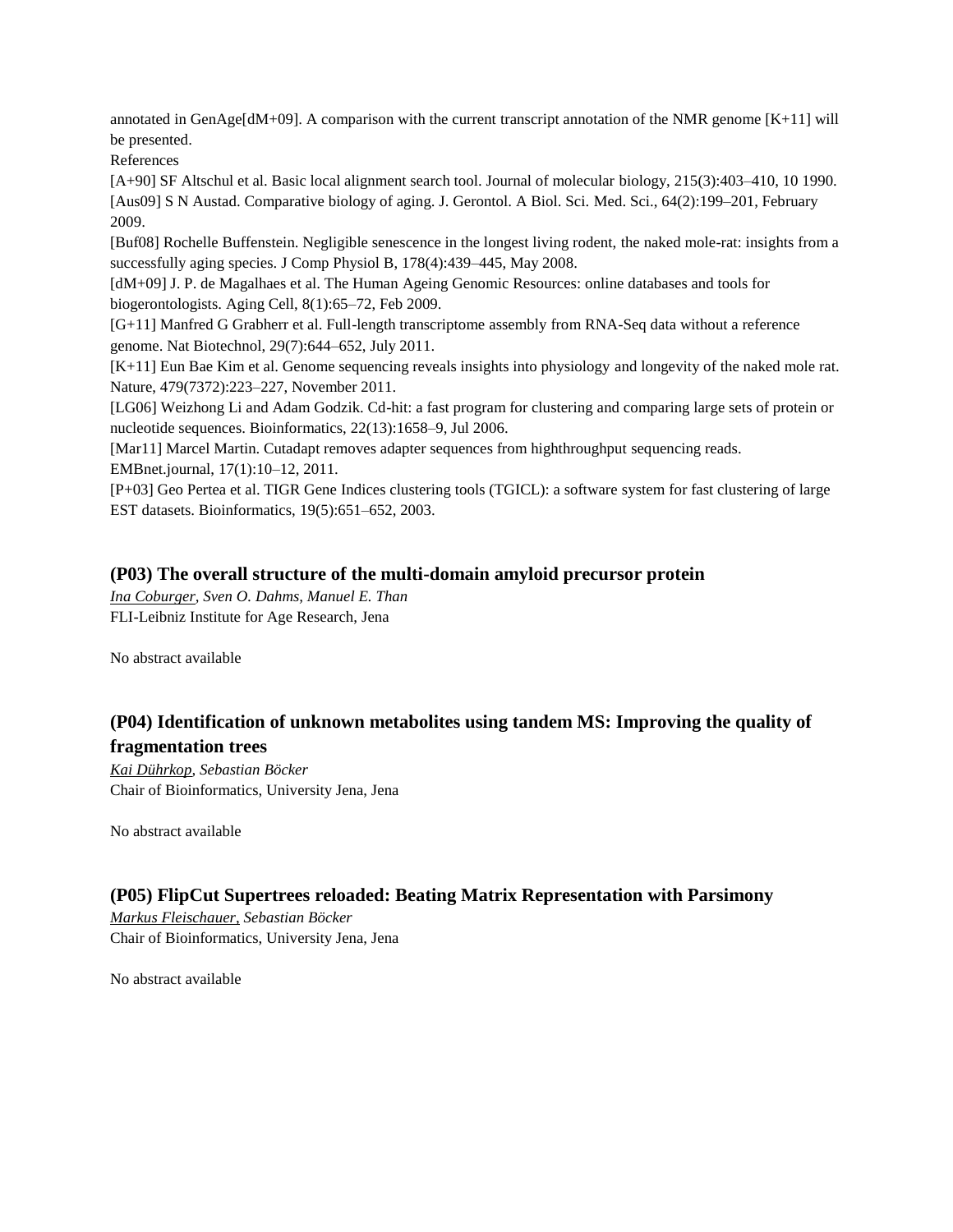### **(P06) Quantification of liver tissue by image processing**

*Adrian Friebel* IZBI, University Leipzig, Leipzig

During the last years imaging technology advanced significantly, especially with regard to the amount of data which can be obtained. Different microscopy techniques, such as brightfield, fluorescent confocal or two-photon microscopy and a variety of imaging methods, such as two-dimensional whole slide scans, three-dimensional image stacks or time series made it possible to quickly acquire large amounts of image data in the order of several hundreds of gigabytes. To be able to cope with this data, and to allow for a detailed quantification of the imaged structures, it is indispensable to have efficient, flexible and easy to use image analysis tools.

We present an image processing and analysis tool that allows the quantification of structures within liver lobules, such as hepatic nuclei, the sinusoidal and bile canaliculi networks and larger hepatic vessels from three-dimensional fluorescent confocal microscopy image stacks of different magnifications. It can be used to predict the borders of liver lobules and the shape of hepatocytes. We use statistical data obtained by this tool to calibrate a threedimensional spatio-temporal model of liver lobules, which enables us to study the mechanisms that control e.g. the regeneration processes after liver impairment.

In our contribution to the workshop we will introduce our image processing tool with an emphasis on the methods of network reconstruction and quantification. We will show how these methods can be used for the analysis of two typical network-like structures within liver lobules: the sinusoidal and the bile canaliculi network.

### **(P07) Structure-Function-Relationship of the APP-E1-domain**

*Sandra Hoefgen, Sven O. Dahms, Dirk Roeser, Manuel E. Than* FLI-Leibniz Institute for Age Research, Jena

No abstract available

# **(P08) AgeFactDB - The JenAge Ageing Factor Database - Towards data integration in ageing research**

*Rolf Hühne, Torsten Thalheim and Jürgen Sühnel* FLI-Leipniz Institute for Age Research, Jena

No abstract available

# **(P09) Root-games between plants: predicting tendency for cooperation along environmental gradients**

*Sebastian Germerodt<sup>1</sup> , Jana Schleicher<sup>1</sup> , Katrin Meyer<sup>2</sup> , David Ward<sup>3</sup> , Stefan Schuster<sup>1</sup> , Kerstin Wiegand<sup>2</sup>* 1Department of Bioinformatics, University Jena, Jena 2Department of Ecosystem Modelling, University Göttingen, Göttingen 3School of Life Sciences, University of KwaZulu-Natal, Pietermaritzburg, South Africa

The degree of root overlap between neighboring plant individuals is determined by the net-outcome of plant interactions. We developed a model based on Evolutionary Game Theory and an individual-based model (IBM) to demonstrate how a positive (facilitative) process (i.e. hydraulic lift) may change the root proliferation strategy between plants competing for belowground resources and how this influences the degree of root overlap. In our approaches we interpreted facilitative interaction as a 'cooperation' strategy. In the game theory approach, the simplified situation of two plants competing for the same region of soil is represented. The calculation of the net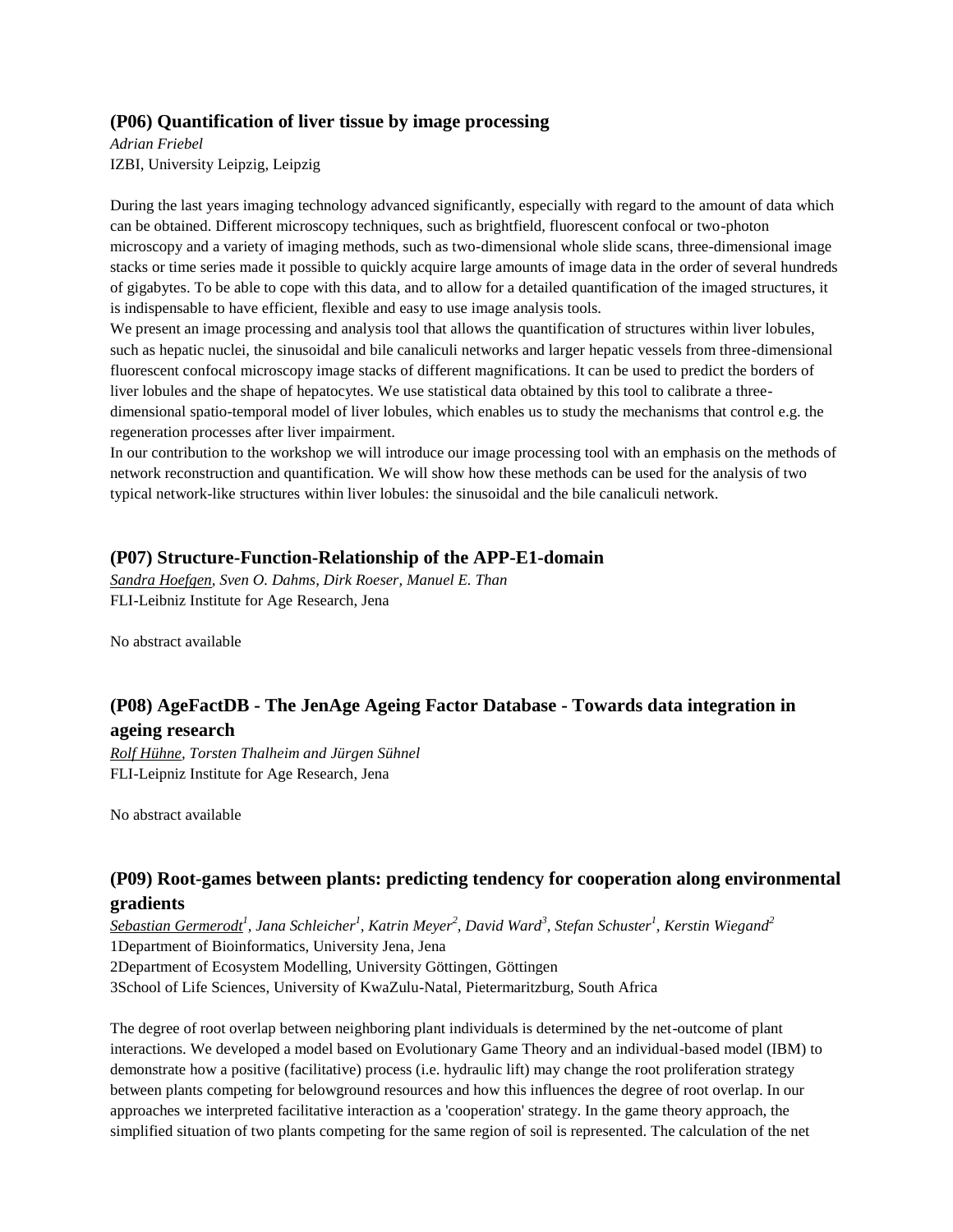payoffs includes a surplus (due to facilitative processes) if plant roots overlap, costs of root development, and competition for nutrients. We show that the payoff for cooperation is not constant and the evolutionarily stable strategies change with availability of water and nutrients. This implies that the tendency for root overlap may also change along environmental gradients. In the IBM, we evaluated how the tendency to cooperate, and thus the degree of root overlap, depends on local resource availability, the strength of the facilitative process, and the costs for root development. Under low nutrient conditions and an average to high water availability aggregations of plants with a high tendency for defection emerged in the model. At low water availability, plants with a high tendency for cooperation accumulated. In areas with high availability of resources, a mixed pattern of the two strategies emerged. In sum, environmental gradients can change the net outcome of interactions, such as cooperation and competition, and can establish local patterns of interaction modes and varying degrees of root system overlap.

# **(P10) Analysis of RNA-seq data for identifying flowering time regulators in vernalized and non-vernalized rapeseed**

*Weinholdt C.<sup>1</sup> , Emrani N.<sup>2</sup> , Lemnian I.<sup>1</sup> , Jedrusik N.<sup>2</sup> , Molina C.<sup>2</sup> , Jung C.<sup>2</sup> , Grosse I.1,3*

(1) Institute of Computer Science , Martin Luther University of Halle-Wittenberg, Halle

(2) Plant Breeding Institute, Christian Albrechts University of Kiel, Kiel

(3) German Center of Integrative Biodiversity Research (iDiv) Halle-Jena-Leipzig

No abstract available

# **(P11) De novo genome assembly and genome-wide variation analyses of** *Nothobranchius furzeri*

*Philipp Koch, Bryan R. Downie, Andreas Petzold, Marco Groth, Stefan Taudien, Kathrin Reichwald, Matthias Platzer*

FLI-Leipniz Institute for Age Research, Jena

No abstract available

# **(P12) Biodiversity Exploratory Information System BExIS**

*Andreas Ostrowski, Eleonora Petzold, Michael Owonibi, Birgitta König-Ries* Heinz-Nixdorf Endowed Chair for Distributed Information Systems, University Jena, Jena

No abstract available

## **(P13) Definitions and nomenclatures for alternative splicing events**

*Martin Pohl* Department of Bioinformatics, University Jena, Jena

Alternative splicing of pre-mRNAs in higher eukaryotes and several viruses is one major source of protein diversity. A widely used graphical representation of alternative splicing events shows the alignments of transcripts as boxes representing exons connected by individual links for each isoform. Early in the analysis of alternative splicing, it became clear that standardization of the nomenclature for such alternative splicing graphs is important (Zavolan and van Nimwegen, 2006). Since then, some attempts have been made without leading to a broadly used and accepted nomenclature. Here we give an overview of such notations. We revisit their suitability in terms of limitations to applicability, especially with respect to regulatory coupling of alternative splicing events. For example, there is no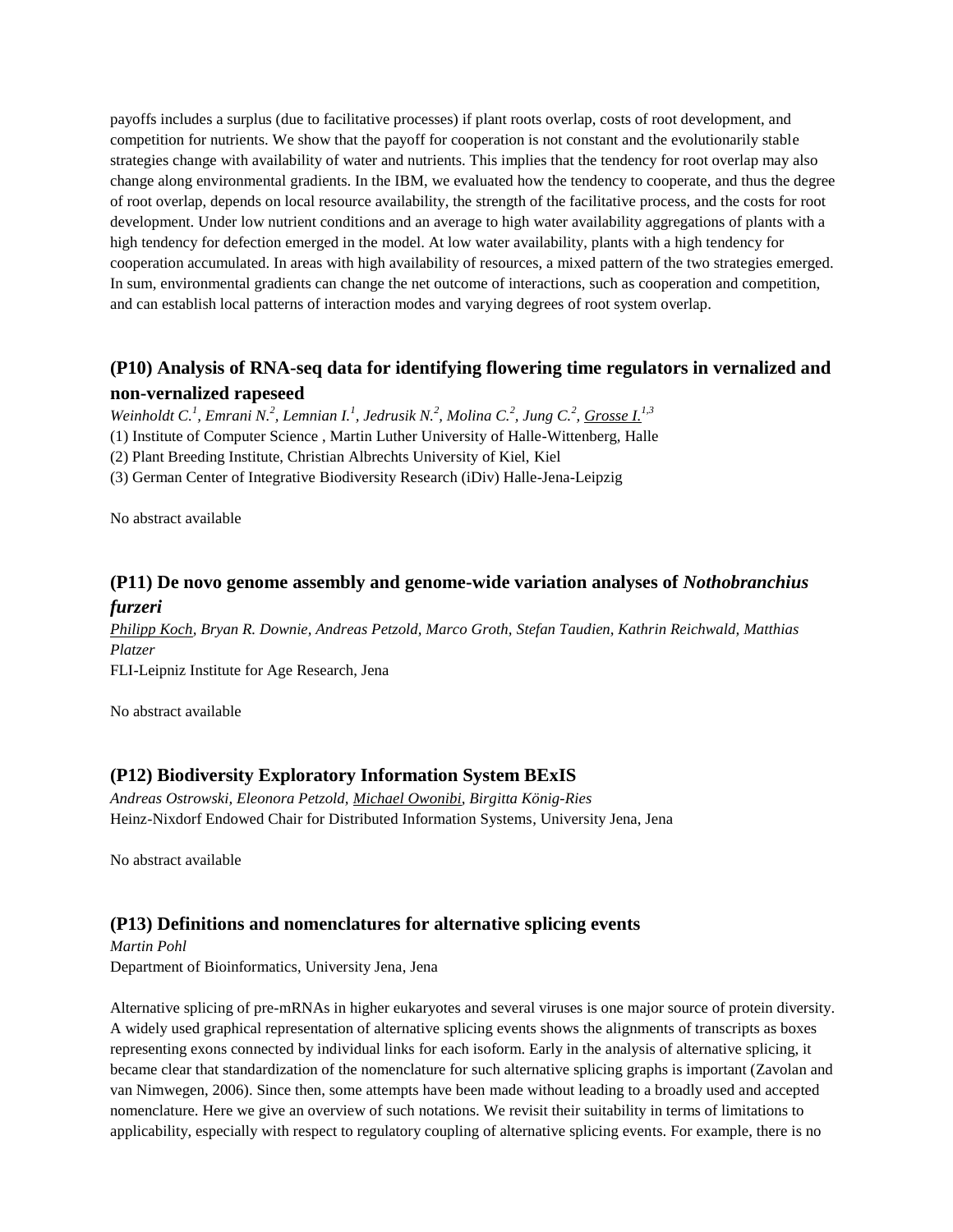reason to exclude non-adjacent mutually exclusive exons. Hence, only approaches and nomenclatures considering mutual (perhaps long-ranging) dependencies within complete genes will have a chance of success in deciphering the full splicing picture. We propose a general description to overcome identified limitations. It utilizes Boolean algebra reducing splicing data to basic information while still incorporating the full complexity of alternative splicing (Pohl et al., 2013).

Pohl, M., Bortfeldt, RH., Grützmann, K., Schuster, S., 2013. Alternative splicing of mutually exclusive exons--A review, Biosystems 114, 31-38.

Zavolan, M., van Nimwegen, E., 2006. The types and prevalence of alternative splice forms. Curr. Opin. Struct. Biol. 16, 362-367.

## **(P14) Metabolic Costs of Amino Acid and Protein Production in** *Escherichia Coli*

*C. Kaleta, S. Schäuble, U. Rinas, and S. Schuster* Research Group Theoretical Systems Biology, University Jena, Jena

No abstract available

# **(P15) Theoretical study of lipid accumulation in the liver – Implications for nonalcoholic fatty liver disease**

*J. Schleicher<sup>1</sup> , R. Guthke<sup>2</sup> , U. Dahmen<sup>3</sup> , O. Dirsch<sup>4</sup> , H.G. Holzhütter<sup>5</sup> , S. Schuster<sup>1</sup>*

1 Department of Bioinformatics, University Jena, Jena

2 Leibniz Institute for Natural Product Research and Infection Biology – Hans-Knöll-Institute (HKI), Jena

3 Experimental Transplantation Surgery, University Hospital Jena, Jena

4 Institute for Pathology, University Hospital Jena, Jena

5 Medical Department (Charité), University Berlin, Berlin

A hallmark of the nonalcoholic fatty liver disease (NAFLD) is the accumulation of lipids in the liver (steatosis). We developed a simple mathematical model of the lipid dynamics in hepatocytes. Our spatially homogeneous model involves fatty acid intake, lipid degradation (oxidation) and triglyceride export. It takes into account that storage of triacylglycerol within hepatocytes leads to an enlargement of cell size. Then, the swelling of hepatocytes reduces the cross-section of sinusoids and impairs hepatic microcirculation. Thus the supply with oxygen is reduced, which, in turn, impairs lipid degradation. The analysis of our model revealed a bistable behavior (two stable steady states) of the system. The first stable state is characterized by intact lipid degradation and only a low amount of stored lipids. This state may correspond to the healthy hepatocyte. The second stable state in our model is marked by a high amount of stored lipids and reduced lipid degradation caused by cell enlargement and impaired hepatic microcirculation. This state may correspond to the steatotic hepatocyte. An interesting outcome of our model is its reversibility. The system can switch from the steatotic state back to the healthy state by a reduction of fatty acid intake. This corresponds to the observation that changes of lifestyle of NAFLD patients, especially reduced caloric diet, can cure steatosis.

# **(P16) The JenAge Information Centre - an information hub for ageing research and systems biology**

*Torsten Thalheim, Rolf Hühne, Jana Schleicher, Kerstin Wagner and Jürgen Sühnel* FLI-Leipniz Institute for Age Research, Jena

No abstract available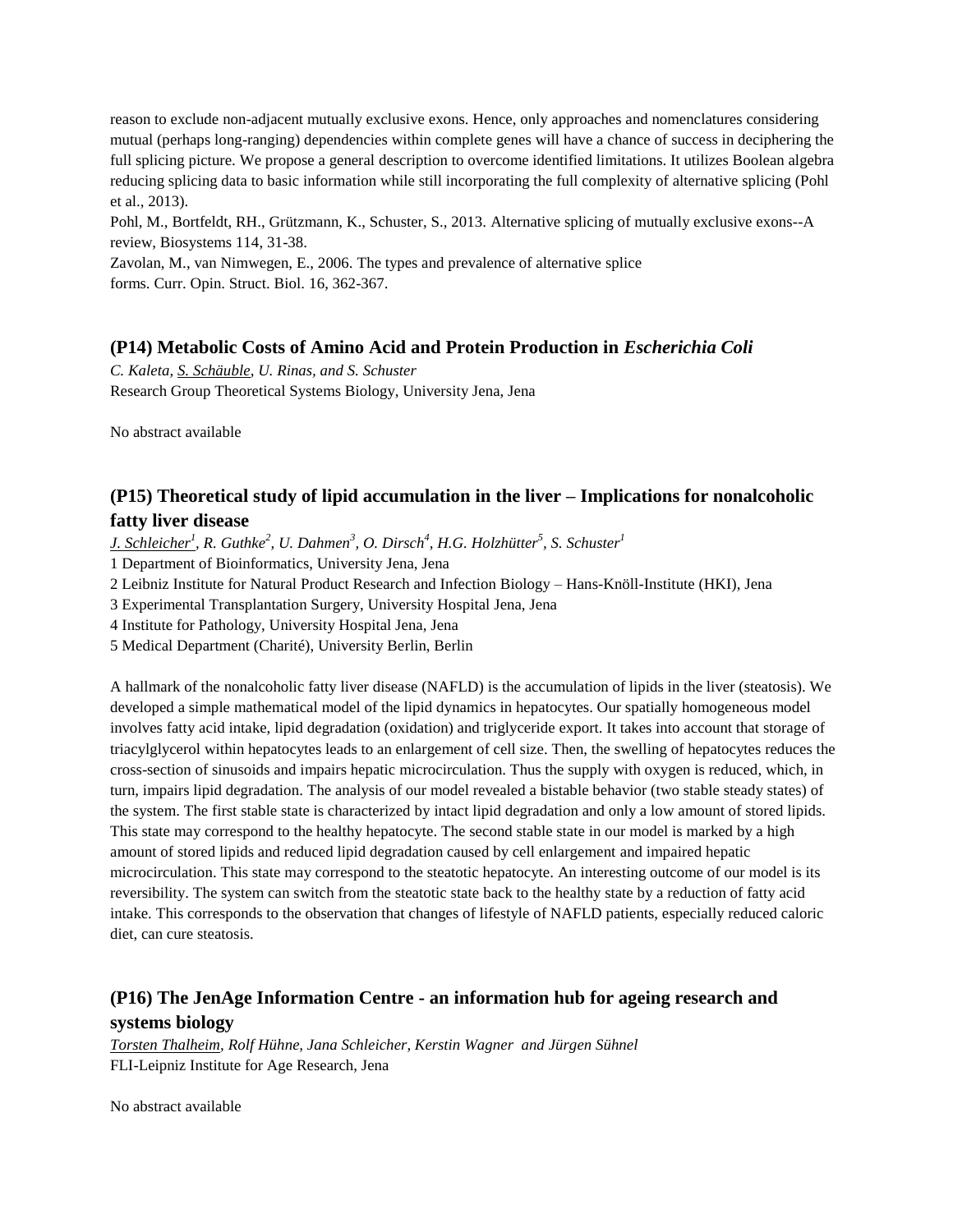# **(P17) Transcription Factor Networks and Links to Biological Processes in Liver Metabolic Diseases and NAFLD**

*Sebastian Vlaic<sup>1</sup> , Sebastian Zellmer<sup>2</sup> , Rolf Gebhardt<sup>2</sup> , Reinhard Guthke<sup>1</sup>*

1 Leibniz Institute for Natural Product Research and Infection Biology – Hans-Knöll-Institute (HKI), Jena

2 Institute of Biochemistry, Medical Faculty, University of Leipzig, Leipzig

#### **Ouestion**

The liver is the main metabolic organ and plays an important role in the regulation of diverse biological processes. Normal liver function is impaired when its metabolic capacity is persistently overloaded by inappropriate diets. This can cause liver diseases such as non-alcoholic fatty liver disease (NAFLD) which, in the long term, advances to steatosis and steatohepatitis. Investigation of the underlying signal transduction network might reveal key aspects in the development of such diseases. We therefore inferred a dynamic transcription factor network (TFN) using time resolved data of murine primary hepatocytes that were exposed to fresh medium after an initial period of serum deprivation [Hepatology 2010, 52(6):2127– 2136].

#### Methods

The dataset consisting of 5 time points (0, 3, 6, 12, 24 hours after stimulation) with three replicates each was used to determine differentially expressed genes (DEG). 22 DEGs for which the protein exhibits DNA binding transcription factor activity (DETFs) were selected for modeling. Additionally, the DEGs were clustered. Over-represented functions were assigned to the 6 clusters representing functional modules, and their mean expression profiles were included into the modeling process.

#### Results

To infer the TFN, we developed Extended TILAR (ExTILAR), an algorithm that expands the previously published transcription factor binding site integrating LARS (TILAR) [BMC Bioinformatics. 2009 Aug 24;10:262] method and adapts its modeling concept to work with time resolved data. Detailed analysis of the inferred TFN revealed two switch-like inhibitory loops, one between Foxa1 and Nr1h4, and one between Srebf1 and Nr1h4. All three of these TFs are known to play crucial roles in the cell such as regulation of metabolic processes or proliferation. We further investigated Tgif1, a TF whose role has not been intensively studied in the context of metabolic regulation in murine primary hepatocytes. Making use of an additional Tgif1 knock-down microarray experiment, we were able to confirm an inferred negative relation between Tgif1 and Atf3.

### Conclusion

We developed ExTILAR, an algorithm that infers dynamic networks from time resolved data. Due to the concept of modeling, TILAR as well as ExTILAR are able to integrate diverse prior-knowledge sources such as TFBSs and gene to gene relations obtained from databases like TRANSFAC [Nucleic Acids Res. 2006 Jan 1;34:D108-10] or literature mining programs such as PathwayStudio [Ariadne Genomics, Rockville, USA]. Its application to biological data highlights the algorithms capability to infer biologically meaningful networks and generate testable hypotheses. Therefore, this study provides both, a valuable inference tool as well as important new insights into the network of TFs affected by the exchange of culture medium, i.e. changes in nutrient supply.

## **(P18) Different Stimuli for Inference of Gene Regulatory Network in Rheumatoid Arthritis**

*Peter Kupfer<sup>1</sup> , Sebastian Vlaic<sup>1</sup> , René Huber<sup>2</sup> , Raimund W. Kinne<sup>3</sup> , Reinhard Guthke<sup>1</sup>*

1 Research Group Systems Biology / Bioinformatics, Leibnitz Institute for Natural Product Research and Infection Biology – Hans Knoell Institute (HKI), Jena

2 Institute of Clinical Chemistry, Hannover Medical School, Hannover

3 Experimental Rheumatology Unit, Department of Orthopedics, University Hospital Jena, Waldkrankenhaus 'Rudolf Elle', Eisenberg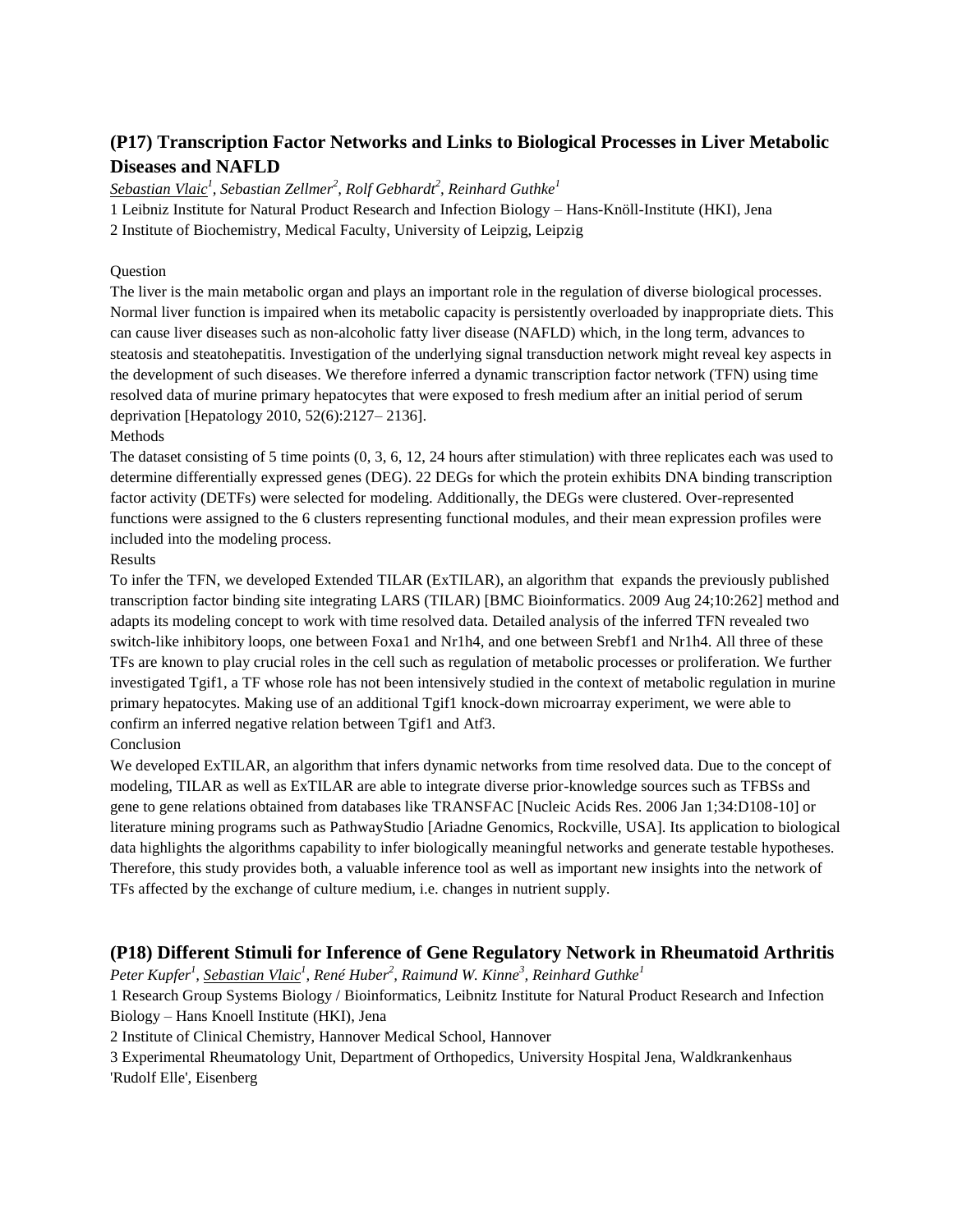Since genetic and epigenetic factors are known to be involved in the pathogenesis of rheumatoid arthritis the search for key players in this disease is one of the most important challenges. For this purpose gene regulatory networks are one possibility to reveal underlying interactions for different stimuli. In this study we analyzed the cellular response of synovial fibroblasts to 4 different stimuli. We infered a gene regulatory network that is able to explain the observed data for stimulation by TNF-α, TGF-β1, IL-1 and PDGF-D simultaneously.

## **(P19) MDM – Secondary Metabolite Gene Cluster Prediction**

#### *Thomas Wolf, Vladimir Shelest, Ekaterina Shelest*

Leibniz Institute for Natural Product Research and Infection Biology – Hans Knöll Institute (HKI)

Co-localization and co-regulation of functionally related genes is a common genomic feature, not only in eukaryotes. Clusters of genes which belong to the same pathway are prevalent in protists, plants and fungi, but can also be found in other organisms. Especially genes involved in the biosynthesis of secondary metabolites (SMs) are often organized in clusters. Although SM gene clusters are relatively well investigated, the majority of regulatory and biochemical details remains still unknown. The analysis of SM gene clusters is an expensive and time-consuming task in the laboratory. Tools to predict gene clusters in silico already exist, however, todays predictions are rather imprecise and often based on prior knowledge from known clusters. To exactly determine the genes, which belong to a specific cluster, we are working on the so called "motif density method" (MDM). As a novelty, MDM is based on hypothesized cluster specific transcription factor binding sites (csTFBSs), which should occur frequently within the cluster, due to the former mentioned co-regulation, and less frequently outside. First, MDM extracts all promoter regions of a given genome. Secondly, it predicts putative csTFBS motifs within the promoter regions located in the proximity of cluster backbone genes, for example polyketide synthases or non-ribosomal peptide synthetases. These backbone genes form the basis of SM biosyntheses and are easy to detect in the genome. The most promising motifs are then searched in all promoter regions extracted before. The final step incorporates the calculation of a score, which is based on the variable density of motif occurrences. The set of promoters, respectively genes, with the highest score represents the SM cluster prediction provided by MDM.

## **(P20) A general approach for discriminative de-novo motif discovery from high-throughput data**

*Jan Grau<sup>1</sup> , Stefan Posch <sup>1</sup> , Ivo Grosse <sup>1</sup> , and Jens Keilwagen <sup>2</sup>*

<sup>1</sup> Institute of Computer Science, Martin Luther University Halle-Wittenberg, Halle

<sup>2</sup> Julius Kühn-Institut (JKI) - Federal Research Centre for Cultivated, Plants, Quedlinburg

Transcription factors are a main component of gene regulation as they bind to specific binding sites in promoters of genes and subsequently activate or repress gene expression. The de-novo discovery of transcription factor binding sites from data obtained by wet-lab experiments is still a challenging problem in bioinformatics, and has not been fully solved yet. Today, major sources of in-vivo and in-vitro data are chromatin immunoprecipitation combined with high-throughput sequencing (ChIP- seq/ChIP-exo) and protein binding microarrays (PBMs), respectively. We present Dimont, a de-novo motif discovery approach specially tailored to these high-throughput data. Dimont successfully discovers all motifs of the ChIP-seq data sets of Ma et al. [M+12]. On the data sets of Weirauch et al. [W+13], it predicts PBM intensities from probe sequence with higher accuracy than any of the approaches specifically designed for that purpose. Dimont also reports the expected motifs for several ChIP-exo data sets. Investigating differences between *in-vitro* and *in-vivo* binding, we find that for most transcription factors, the motifs discovered by Dimont are in good accordance between techniques, but we also find notable exceptions. We provide a Dimont web-server at http://galaxy.informatik.uni-halle.de and a command line application at http://www.jstacs.de/index.php/Dimont.

#### References

[M+12] Xiaotu Ma et al. A highly efficient and effective motif discovery method for ChIP-seq/ChIP-chip data using positional information. *Nucleic Acids Res*, 40(7):e50, 2012.